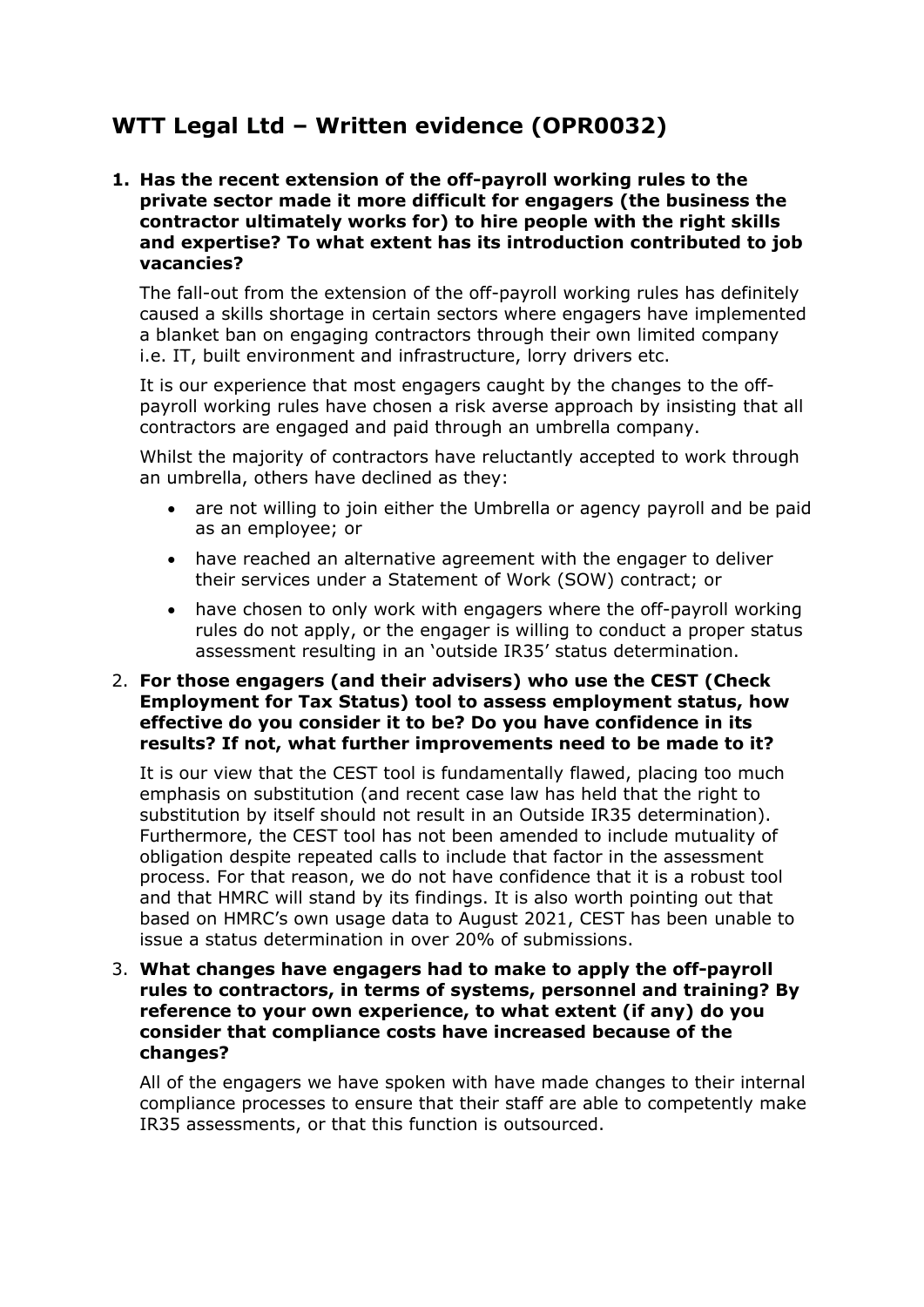We would expect that compliance costs have increased somewhat as a result of these additional processes and procedures. We have provided off-payroll training to numerous engagers.

## 4. **How well has HMRC supported engagers, contractors, and their advisers with the implementation of the new rules and is any further or different type of assistance needed.**

HMRC online guidance has been somewhat helpful but could be much more robust. HMRC webinars have not been especially useful and some of the information provided was actually determined to be incorrect.

# 5. **To what extent has the introduction of the new rules generated disputes between engagers and contractors concerning the status of contractors vis à vis the rules and how successfully or otherwise have these been resolved?**

We have observed that some engagers are extremely risk averse, being worried about the financial and reputational risks of implementing the offpayroll working rules incorrectly. This has led to conflict where contractors who are a genuinely operating outside the scope of off-payroll having to either dispute the engagers assessment or defend the delivery of their statement of work based contract. The outcome has rarely been to the contractors satisfaction, with engagers either refusing to engage off-payroll, or seeking contractual indemnities from their supply chain. The present legal mechanism makes it difficult (but not impossible) for an individual contractor to challenge their status via his/her tax return rather than engage in a debate with their paymaster. It would be sensible for a clearer path to such a position to be provided.

### **6. What behavioral effects have resulted from the introduction of the new rules in the private sector in terms of the arrangements adopted in hiring contractors?**

As indicated above, most engagers caught by the changes to the off-payroll working rules are risk averse and have either banned the engagement of limited company contractors entirely or have flowed down onerous indemnities to the supply chain to mitigate this risk.

Anecdotal evidence suggests that some engagers are struggling to fill temporary posts with "inside IR35 determinations". Posts are being readvertised as outside IR35 with no obvious difference in the role or its planned performance. Further, confusion over which party is to bear the employer NIC is creating an unhealthy environment in which rogue elements are cloning umbrella companies – without any sign of HMRC sanction – and encouraging tax avoidance. HMRC's powers to tackle tax avoidance scheme promoters are entirely ineffective.

## 7. **The Government is proposing a new employment body with powers to enforce employment rights, including for those engaged by agencies and umbrella companies. How effective do you think such a body will be in ensuring workers, particularly the lower paid, are treated fairly?**

We believe that the umbrella sector, in particular, must be subject to robust regulation. This is especially relevant now as there has been a proliferation of new umbrella companies emerging as a result of the changes to the off